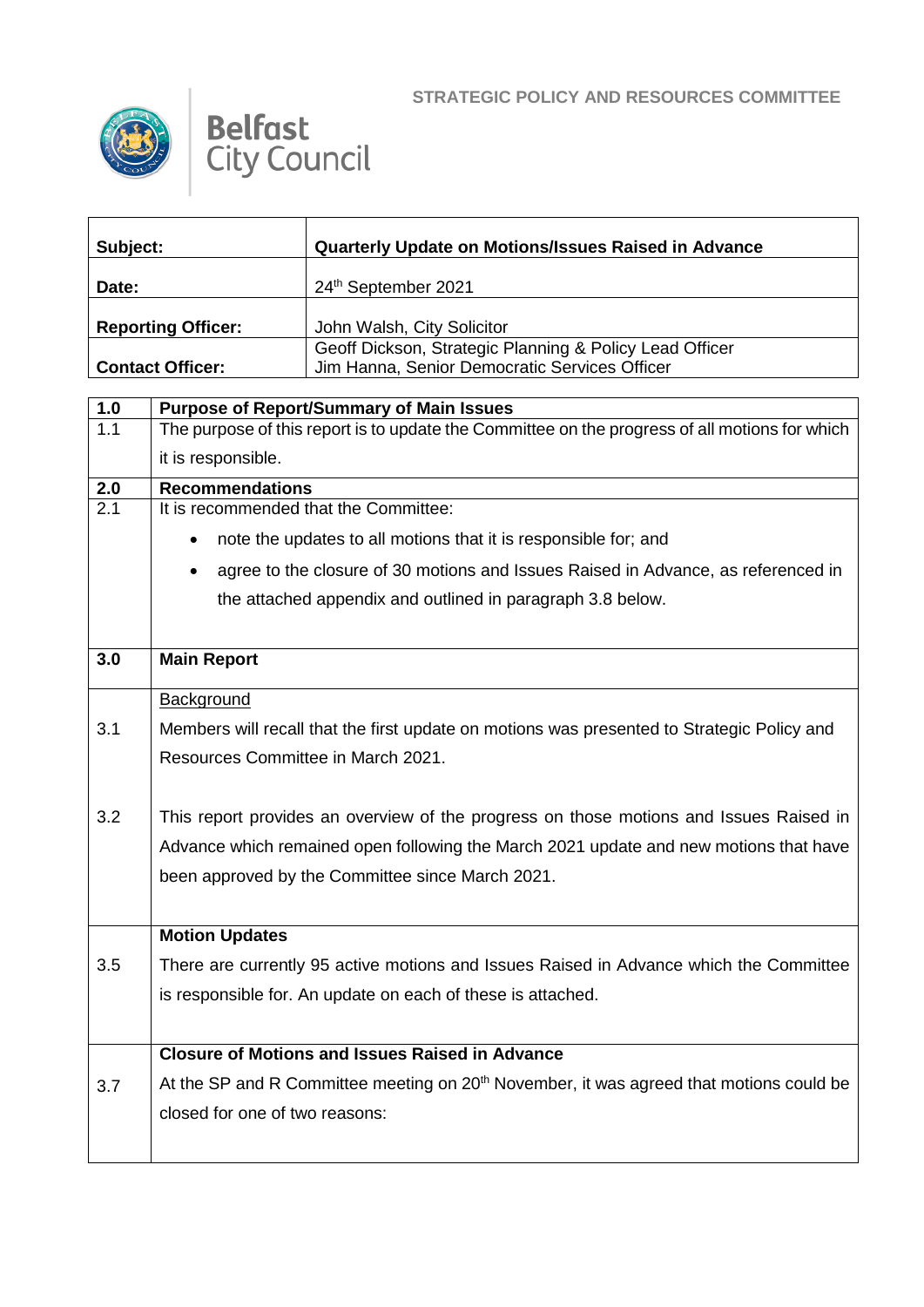**Category 1 - Motions which contained an action that has been completed and recommend they are closed**.

All motions within this category contained a specific task that has since been complete. It is worth noting that, when Committee agree to action a motion, there are sometimes additional actions agreed alongside the motion. As these are not technically part of the motion, they are taken forward through normal committee decision making processes. The motion can, therefore, be closed, but additional actions related to it will continue to be progressed and reported to the committee. These additional actions are not contained in this report but will be noted in the live database moving forward.

## **Category 2 - Motions have become Council policy and recommend they are closed.**

These motions did not contain a specific task that could be complete. Instead, they were more strategic in nature and required changes in Council policy and/ or strategy for long term outcomes. Those listed within this category have all been agreed by Committee and are now either Council policy or are currently being implemented through a Council strategy that is managed by a Standing Committee through the corporate planning process.

3.8 Following an update of those motions and Issues Raised in Advance on the live database, it is recommended that Members approve the following Motions/Issues for closure.

Category 1 Recommended Closures:

- **No Grey Zone Campaign** (Reference Number 10). PCSP procured a 'Talking about Consent' project and advised that this project would include the PSNI's 'No Grey Zone' messaging. Work is ongoing by PCSP regarding talking about consent and the aspect regarding premises could be taken forward once our premises are being used fully post COVID-19. Lead Officer has advised once final meeting has been convened we will report back via PCSPs. The motion can be closed and work taken forward via PCSP partners.
- **Support for People with a Gambling Addiction** (Reference Number 53). Letter sent. No responses received.
- **Needle Exchange Facility** (Reference Number 100). PHA presented to P&C Committee in June 2021 - this and related issues will be picked up in routine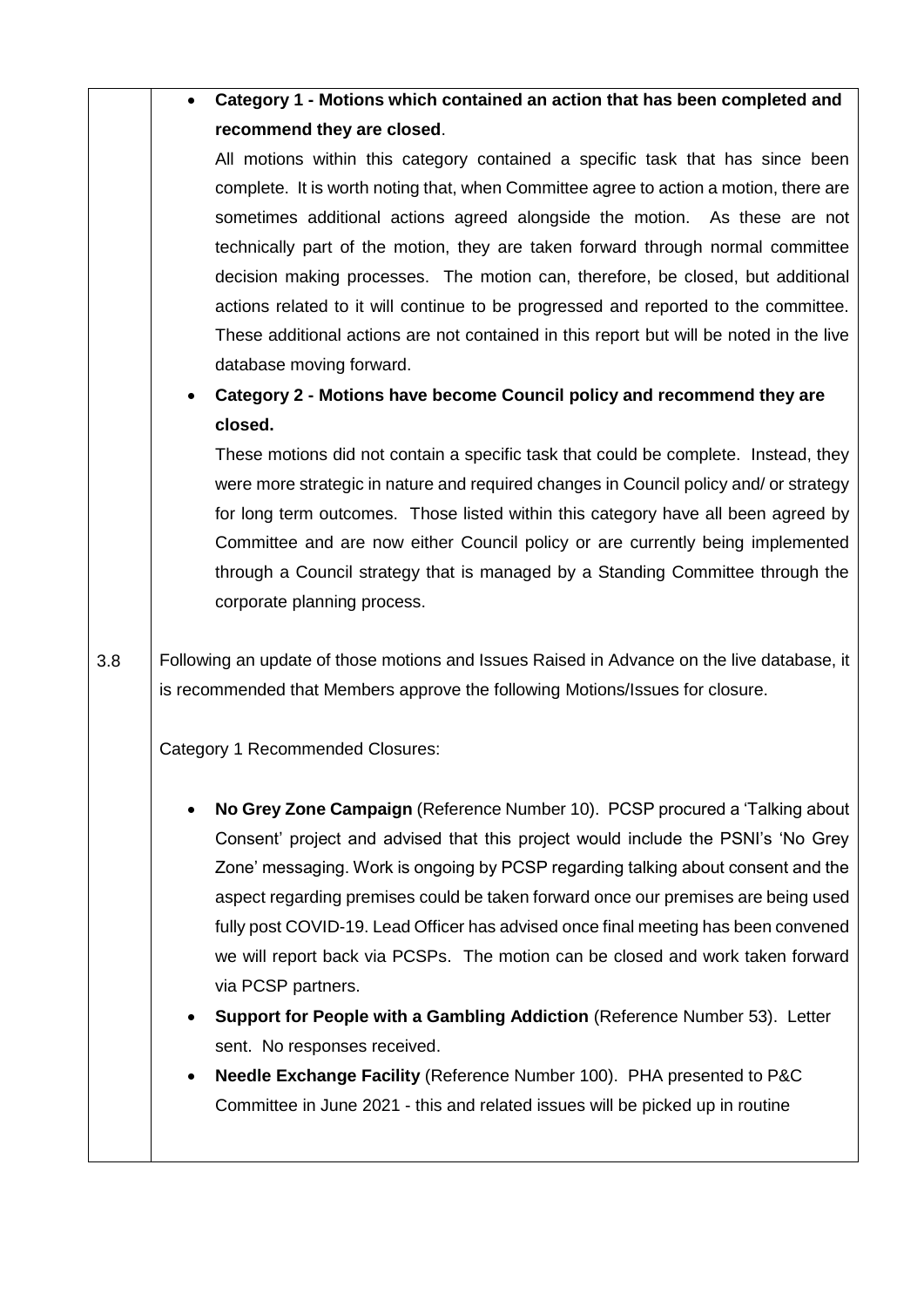briefings on public health issues to Committee on a six monthly basis. It is recommended that this Motion is now closed.

- **Addressing Hate and Intolerance across all our communities** (Reference Number 101). Correspondence sent to TEO in Nov 20 regarding flexibility in funding and consideration of extension to the hate crime categories. Response reported to Shared City Partnership (SCP)/ SP&R Committee in March 21 – S75 is a matter reserved for Westminster and groups included in the hate crime categories can apply for GR funding if meeting T:BUC priorities. A number of projects are being considered through SCP and PCSP regarding Hate Crime, however, a number of projects have been funded through the Community Recovery Fund to reduce isolation among groups which are included in the hate crime legislation.
- **Review of Housing Fitness Standards** (Reference Number 103). Response from Minister for Communities noted by S P and R 23/10/20
- **Free car parking for health workers, patients and visitors** (Reference Number 104). Responses from Minister of Health and Minister for Infrastructure noted by SP and R 23/10/20.
- **Climate Change Act** (Reference Number 105). Response from DAERA Minister noted by SP&R Committee 20/11/20. Climate legislation now in development and BCC will input when appropriate.
- **Moratorium on Licences for Fracking and Exploration of Fossil Fuels** (Reference Number 111). Responses from Minister for the Economy and Minister for Infrastructure noted by SP&R Committee 20/11/20.
- **Funding for the Arts and Creative Industries** (Reference Number 112). Response from Minister for Communities noted by SP and R 20/11/20.
- **Job Retention Scheme** (Reference Number 113). Job Retention Scheme was extended beyond October 31st.
- **Implementation of Care Partner arrangements in Nursing and Care Homes** (Reference Number 128). Response from Minister of Health noted by SP and R 22/1/21.
- **Access to Maternity Wards for Birthing Partners** (Reference Number 129). Response from Minister of Health noted by SP and R 18/12/20.
- **Clean Air Strategy** (Reference Number 132). Response from DAERA Minister noted by SP and R 18/12/20.
- **Invitation to President-elect Biden and Vice President-elect Harris** (Reference Number 134). Letters issued.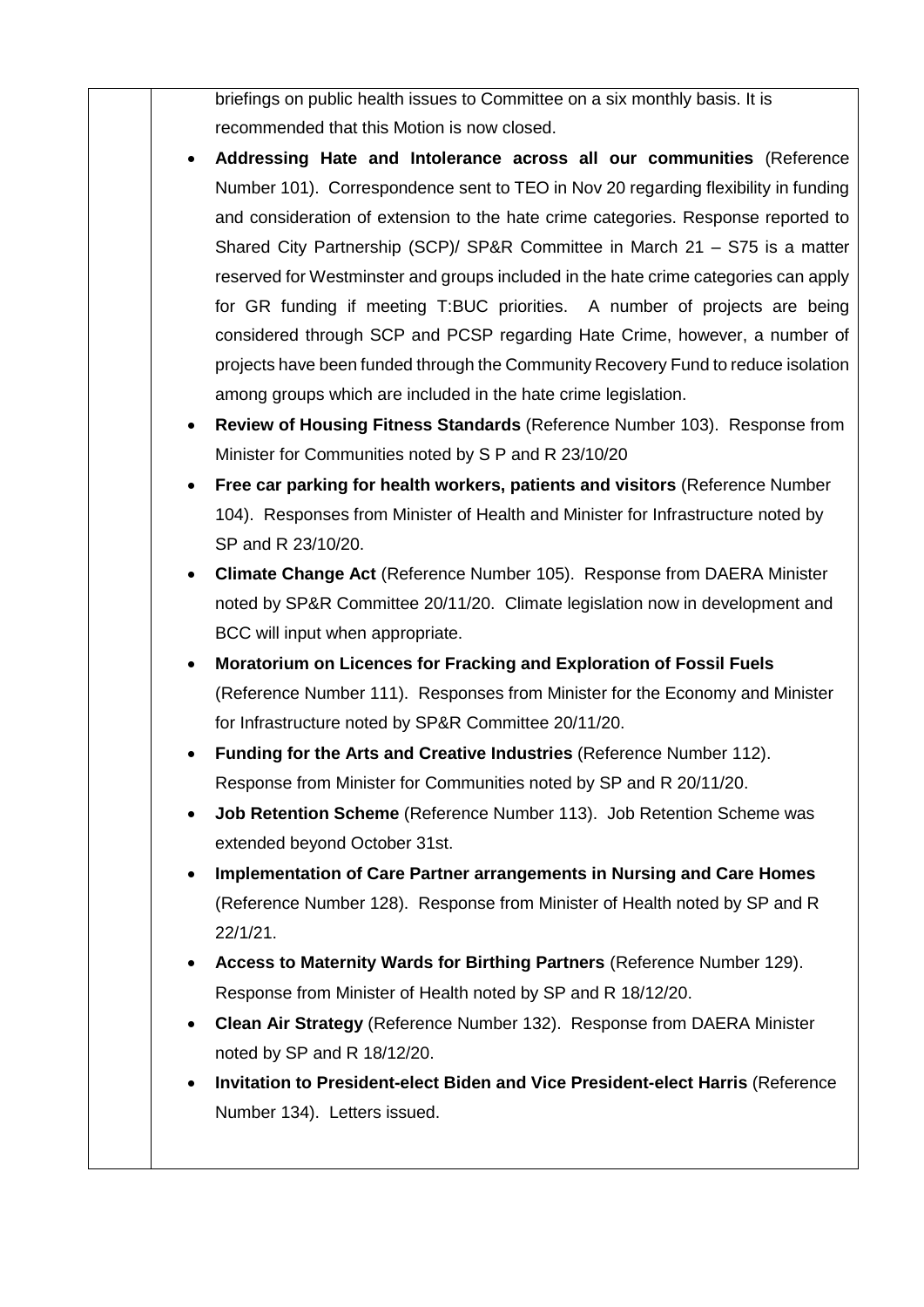| $\bullet$ | Disability Strategy (Reference Number 142). No specific actions for the Council to<br>take forward. |
|-----------|-----------------------------------------------------------------------------------------------------|
|           | Procurement - Employment Academy Framework (Reference Number 144).                                  |
|           | Report noted by SP&R Committee in January 2021. A 6-month review of impacts                         |
|           | has been programmed in and will be reported to Committee to enable any                              |
|           | adjustments to future plans.                                                                        |
| $\bullet$ | Health and Social Care Workers: Thank You Payment (Reference Number 147).                           |
|           | Response from Minister of Health to be presented to S P and R 19/3/21.                              |
|           | Takeover of Private Healthcare (Reference Number 158). Response Noted by S                          |
|           | P and R 19/3/21.                                                                                    |
|           | Proposed Bank of Ireland Closures (Reference Number 166). Letter sent                               |
|           | $22/4/21$ .                                                                                         |
|           | Support for Sign Languages Act and Addition of Sign Languages to School                             |
|           | Curricula (Reference Number 170). Letter sent 22/4/21.                                              |
|           | Equality for LGBTQI+ Community (Reference Number 173). Letter sent                                  |
|           | 17/05/21. Reported to SPR June 21. - Response noted by Committee.                                   |
|           | Immediate need to tackle the waiting lists for Diagnosing Autism in Children                        |
|           | (Reference Number 174). Amended and Letter sent 17/05/21. Reported to SPR                           |
|           | June 21 - Response noted by Committee.                                                              |
| $\bullet$ | Charges for use of ATMs (Reference Number 175). Letter sent 17/05/21.                               |
|           | Reported to SPR Aug 21 - Response noted by Committee.                                               |
|           | Motion - Ban Conversion Therapy (Reference Number 177). Letter sent                                 |
|           | 17/05/21. Reported to SPR June 21. Response noted by Committee.                                     |
|           | Private Members Bill to provide Safe Access Zones (Reference Number 183).                           |
|           | No specific actions required from Council in motion.                                                |
|           | The Employment Rights (NI) Order 1996 (Reference Number 184). No specific                           |
|           | actions required from Council in motion.                                                            |
|           | Request to the Irish Government and the UK (Reference Number 185). Letters                          |
|           | sent 2/7/21.                                                                                        |
|           | Ballymurphy Massacre (Reference Number 186). No specific actions required                           |
|           | from Council in motion.                                                                             |
|           | End Child Poverty (Reference Number 188). No specific actions required from                         |
|           | Council in motion.                                                                                  |
|           | Transfer of Regeneration Powers to Local Authorities (Reference Number 191).                        |
|           | Letters sent 22/7/2021. Joint Response from DfC presented to S P and R 20/8/21.                     |
|           |                                                                                                     |